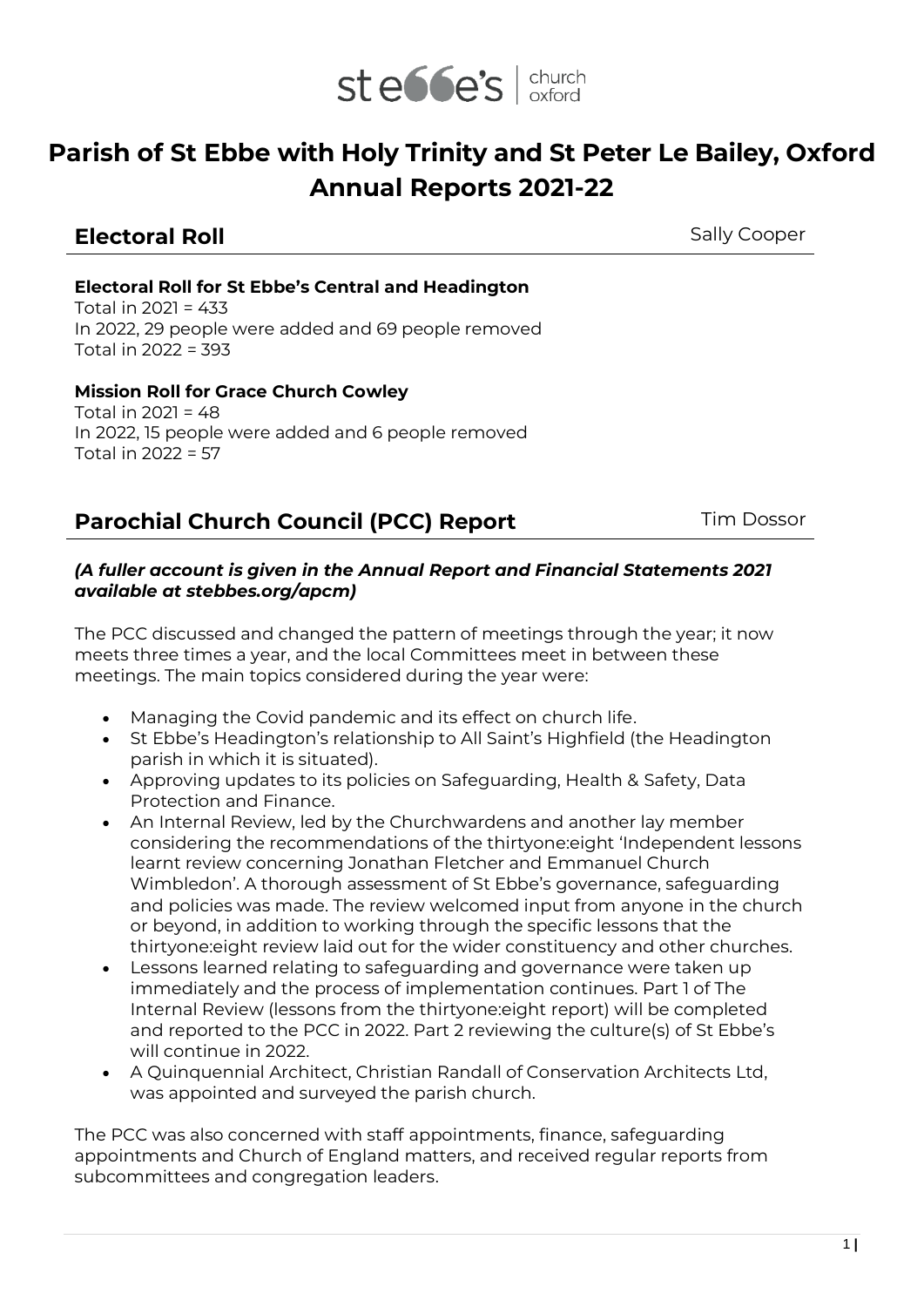At Central, the work to improve the west end rainwater drainage was completed early in the year. It became evident that rainwater was not the source of damp causing the floorboards at the west end to warp. A commissioned report led to installation of small gratings allowing airflow. Time will allow the floor to settle before being sanded, resealed and some floorboards replaced in 2022.

The church garden (deconsecrated churchyard) was re-planted and turfed, which has created an attractive environment for children to play and adults to chat after services, as well as a place for games and socialising midweek.

At St Ebbe's Headington the 'Clubhouse' (modular building) was refurbished, removing some internal walls and replacing some fixtures and fittings, to create a more pleasant and useful space, most significantly for children's groups on Sundays. Essential safety-related work to repair a leaking flat roof in the main building, rebuild a collapsed boundary wall in the garden and replace the accessibility ramp to the Clubhouse (and associated outdoor play surface) were identified. It is estimated that Headington will need to spend about £80,000 over the next five years on buildings and infrastructure.

| <b>Deanery Synod</b> |  |
|----------------------|--|
|                      |  |

**Sally Cooper** 

The General Synod elections, postponed from 2021, took place this year. St Ebbe's had filled its 7 places in the Oxford Deanery and our representatives were able to vote for their preferred candidates standing for the House of Laity. Vaughan Roberts was elected to the House of Clergy.

At the latest of the two Deanery Synod meetings that took place this year, Prudence Dailey reported from General Synod and gave an introduction to how General Synod works. The Rev Mary Gurr spoke at the first meeting on the work of the Oxford Night Shelter and Ministry to the Homeless.

We are grateful to Prudence Dailey, the Lay Chair and to the Rev Anthony Buckley our Area Dean.

Other St Ebbe's members this year have been Georgina Bartlett, Julia Cameron, Jeff Hunter, Rahul Ravindran, Trevor Rayment and Penny Wearn.

| <b>Safeguarding</b> |  |
|---------------------|--|

**Safeguarding** Lizzie Ling

The PCC and Rector (as Chair of PCC), has oversight and ultimate responsibility for safeguarding at St Ebbe's (alongside the PCC's legal responsibility as Trustees).

The Parish Safeguarding Officer (PSO) is responsible for overseeing safeguarding arrangements and ensure relevant guidelines are adhered to. The PSO supports the PCC and the Rector and gives independence (as someone who is not on staff or a member of clergy) to the system.

continued…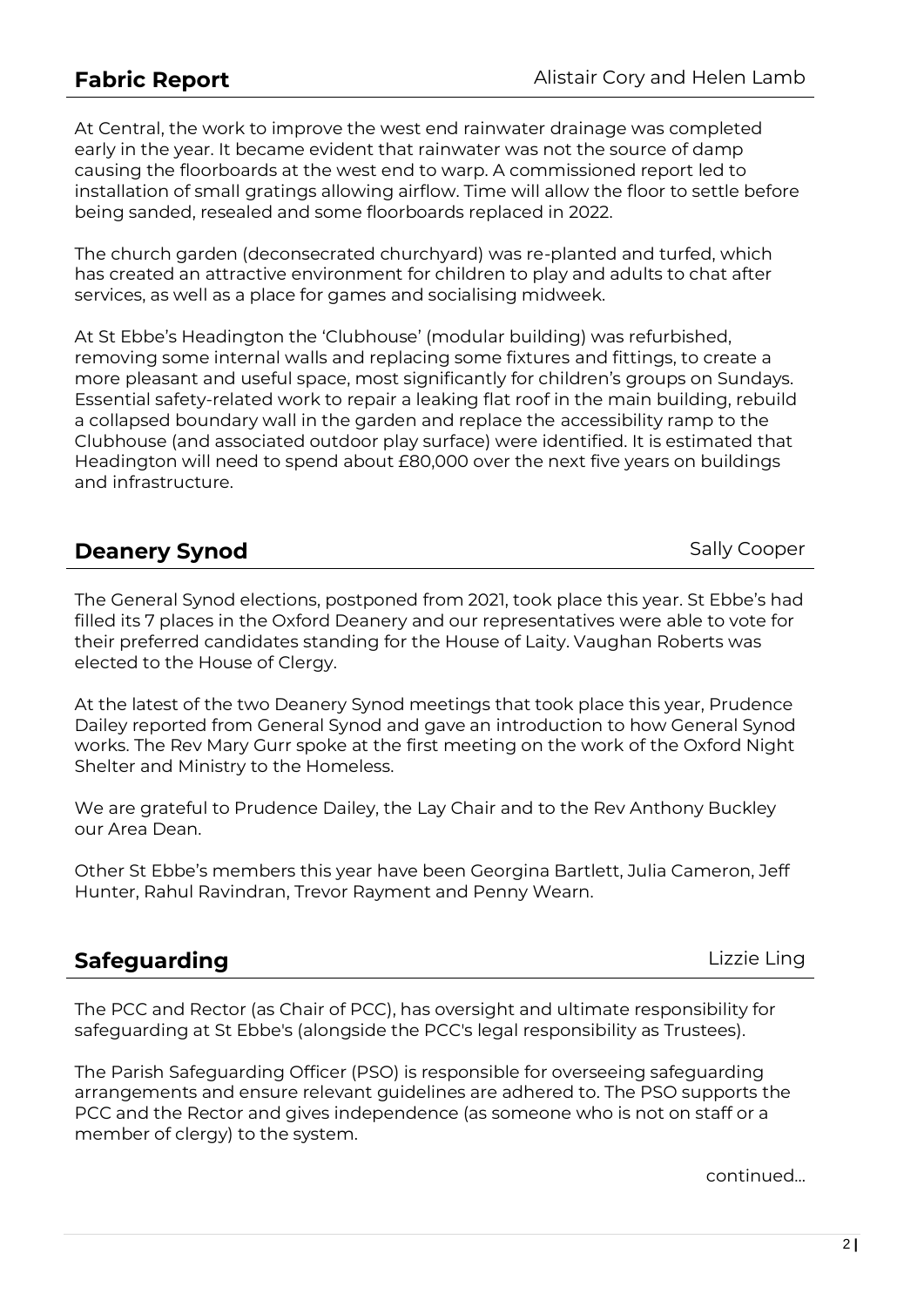Due to St Ebbe's size and complexity, the safeguarding team has grown and further developed over the last year. We now have the following safeguarding team members:

- A Parish/Church Safeguarding Officer (PSO) at each of our three bases: (Alison Willis (at Central), Weena West (at Headington) and Kendra May (at Grace Church Cowley));
- A Staff Safeguarding Lead (SSL) at each base: Lizzie Ling (C), Paul Bolton (H) and Ben Vane (GCC);
- A Safeguarding Administrator at each base: Cathy Terry, soon to be Lorraine Andrews (C), Jill Gascoigne (H) and Pascaline Levillain (GCC) to deal with admin relating to Safe Recruitment of volunteers (including DBS administration);
- A Safeguarding Support (Alyson Grove) to provide administrative support to the Rector and for more sensitive matters.

To ensure consistency across the three sites, a Safeguarding Committee operates, which comprises: Tim Dossor (as Minister (Operations)), the three PSOs and the three SSLs. The Safeguarding Support also attends meetings as needed.

In addition to the above, St Ebbe's works closely with the Diocesan Safeguarding Team and has retained the services of Christian Safeguarding Services for support and guidance in relation to casework.

We are so grateful to Ian Fry, who served as Central Staff Safeguarding Lead until his retirement in January 2022.

As these actions have been implemented in the PCC Safeguarding Policy, St Ebbe's has met our duties under Section 5 of the Safeguarding and Clergy Discipline Measure 2016 to have 'due regard' to the safeguarding guidance issued by the House of Bishops.

**Finance Review** Trevor Rayment and Helen Gerry

## *(Full details included with annual accounts)*

|                                        | Central 2021 | Cowley 2021 | Headington | <b>Total 2021</b> | <b>Total 2020</b> |
|----------------------------------------|--------------|-------------|------------|-------------------|-------------------|
| <b>General Income</b>                  |              |             | 2021       |                   |                   |
| Voluntary Income                       | 1,074,474    | 76,205      | 312,298    | 1,462,976         | 1,595,429         |
| Other Income                           | 100,424      | 1,928       | 10,420     | 112,771           | 106,246           |
| Release from Funds                     |              | 5,796       | 25,910     | 31,706            | O                 |
| Support from Central                   |              | 13,806      |            | 13,806            | 2,153             |
| <b>Total General Income</b>            | 1,174,897    | 97,735      | 348,627    | 1,621,259         | 1,703,828         |
| <b>General Expenditure</b>             |              |             |            |                   |                   |
| Mission Giving (UKMG/ OPSG/ other)     | 235,815      | 3,065       | 64,301     | 303,181           | 292,788           |
| Staff (incl Quota and Housing)         | 791,264      | 80,027      | 267,579    | 1,138,870         | 1,077,253         |
| Property costs                         | 68,114       | 10,130      | 35,157     | 113,400           | 106,481           |
| Support costs                          | 52,325       | 2,769       | 10,493     | 65,587            | 57,234            |
| Church Life/ Catering/ Bookstall (net) | 11,359       | 1,722       | 9,361      | 22,442            | 17,453            |
| Cowley Church support                  | 13,806       |             |            | 13,806            | 2,153             |
| Marlborough Road Mortgage              |              |             |            | O                 | 8,500             |
| <b>Total Expenditure</b>               | 1,172,683    | 97,713      | 386,891    | 1,657,287         | 1,561,862         |
|                                        |              |             |            |                   |                   |
| General Surplus/Deficit                | 2,214        | 22          | $-38,263$  | $-36,028$         | 141,966           |
| Restricted Funds and Other Changes     | $-109,577$   | 23,024      | $-6,165$   | $-92,717$         | $-97,737$         |
| Net Movement in All Funds              | $-107,363$   | 23,046      | $-44,428$  | $-128,745$        | 44,229            |